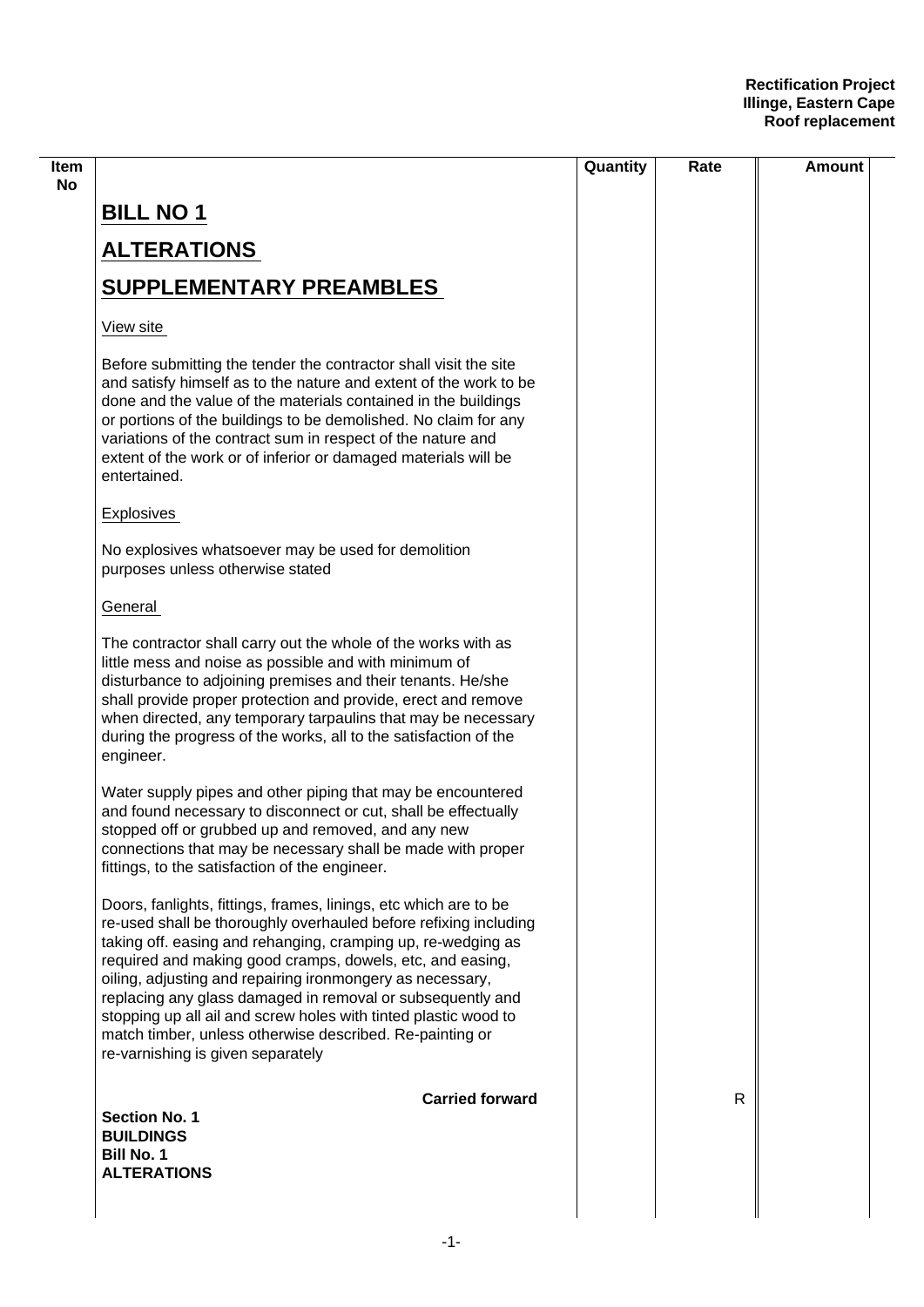|   | <b>Brought forward</b>                                                                                                                                                                                                                                                 |                |    | $\mathsf{R}$ |  |
|---|------------------------------------------------------------------------------------------------------------------------------------------------------------------------------------------------------------------------------------------------------------------------|----------------|----|--------------|--|
|   | Prices for taking out doors, windows, etc shall including for<br>removal of all beads, architraves, ironmongery, etc                                                                                                                                                   |                |    |              |  |
|   | Prices for taking out and removing doors and frames shall<br>include for removing door stop, cabin hook, etc and making<br>good floor and wall finishes to match existing                                                                                              |                |    |              |  |
|   | With regard to building up of openings in existing walls, cement<br>screeds and pavings, granolithis, tops of walls, etc, shall be<br>levelled and prepared for raising of brickwork                                                                                   |                |    |              |  |
|   | Making good of finishes shall include making good of the brick<br>and concrete surfaces onto which the new finishes are applied,<br>where necessary                                                                                                                    |                |    |              |  |
|   | The contractor will be required to take all dimensions affecting<br>the existing buildings on the site and he will be held solely<br>responsible for the accuracy of all such dimensions where used<br>in the manufacture of new items (doors, windows, fittings, etc) |                |    |              |  |
|   | <b>REMOVAL OF EXISTING WORK</b>                                                                                                                                                                                                                                        |                |    |              |  |
|   | Breaking down and removing brickwork etc                                                                                                                                                                                                                               |                |    |              |  |
| 1 | 140mm Brickwork                                                                                                                                                                                                                                                        | m <sub>2</sub> | 14 |              |  |
|   | Taking down and removing roofs, floors, panelling, ceilings,<br>partitions, etc                                                                                                                                                                                        |                |    |              |  |
| 2 | Pitched corrugated iron roof 6250 x 6400 x 1128mm high<br>overall including roof covering, steel purlins, ceilings and<br>cornices, fascias, barge boards,                                                                                                             | No             | 1  |              |  |
|   |                                                                                                                                                                                                                                                                        |                |    |              |  |
|   |                                                                                                                                                                                                                                                                        |                |    |              |  |
|   |                                                                                                                                                                                                                                                                        |                |    |              |  |
|   |                                                                                                                                                                                                                                                                        |                |    |              |  |
|   |                                                                                                                                                                                                                                                                        |                |    |              |  |
|   |                                                                                                                                                                                                                                                                        |                |    |              |  |
|   | <b>Carried Forward to Sectional Summary: 1</b><br><b>Section No. 1</b><br><b>BUILDINGS</b><br><b>Bill No. 1</b><br><b>ALTERATIONS</b>                                                                                                                                  |                |    | R            |  |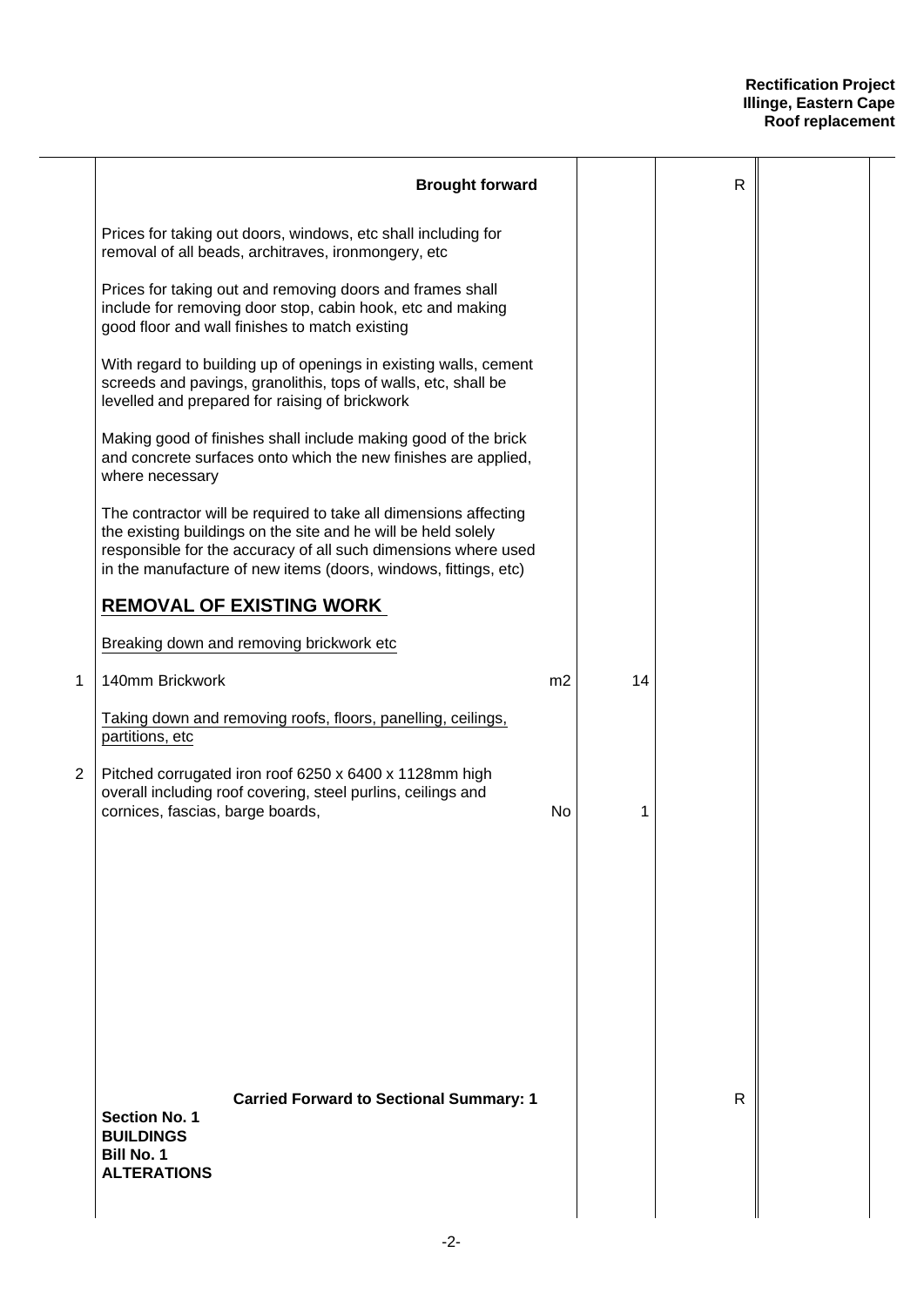| ltem                                                                                                                 |                                                                                                                                       | Quantity | Rate | Amount |
|----------------------------------------------------------------------------------------------------------------------|---------------------------------------------------------------------------------------------------------------------------------------|----------|------|--------|
| <b>BILL NO 2</b>                                                                                                     |                                                                                                                                       |          |      |        |
| <b>MASONRY</b>                                                                                                       |                                                                                                                                       |          |      |        |
| <b>SUPPLEMENTARY PREAMBLES</b>                                                                                       |                                                                                                                                       |          |      |        |
| <b>BRICKWORK</b>                                                                                                     |                                                                                                                                       |          |      |        |
| Sizes in descriptions                                                                                                |                                                                                                                                       |          |      |        |
|                                                                                                                      | Where sizes in descriptions are given in brick units, "one brick"<br>shall represent the length and "half brick" the width of a brick |          |      |        |
| Hollow walls etc                                                                                                     |                                                                                                                                       |          |      |        |
| open as a weep hole.                                                                                                 | Descriptions of hollow walls shall be deemed to include leaving<br>every fifth perpend of the bottom course of the external skin      |          |      |        |
| deemed to include having the outer face of the inner skin<br>coats "Brixeal" bitumen emulsion waterproofing coating. | Walls in two skins described as "bagged and sealed" shall be<br>bagged with 1:6 cement and sand mixture and sealed with two           |          |      |        |
| User note:                                                                                                           |                                                                                                                                       |          |      |        |
| humid coastal areas                                                                                                  | The above preamble generally applies for works in hot and                                                                             |          |      |        |
| Face bricks                                                                                                          |                                                                                                                                       |          |      |        |
| and colour                                                                                                           | Bricks shall be ordered timeously to obtain uniformity in size                                                                        |          |      |        |
| Bagged and sealed walls                                                                                              |                                                                                                                                       |          |      |        |
| deemed to include having the outer face of the inner skin<br>coats bitumen waterproofing coating                     | Walls in two skins described as " bagged and sealed" shall be<br>bagged with 6:1 cement and sand mixture and sealed with two          |          |      |        |
| Pointing                                                                                                             |                                                                                                                                       |          |      |        |
| hollow recessed, weathered pointing, etc                                                                             | Descriptions of recessed pointing to fair face brickwork and<br>face brickwork shall be deemed to include square recessed,            |          |      |        |
| <b>Section No. 1</b><br><b>BUILDINGS</b><br><b>Bill No. 2</b><br><b>MASONRY</b>                                      | <b>Carried forward</b>                                                                                                                |          | R    |        |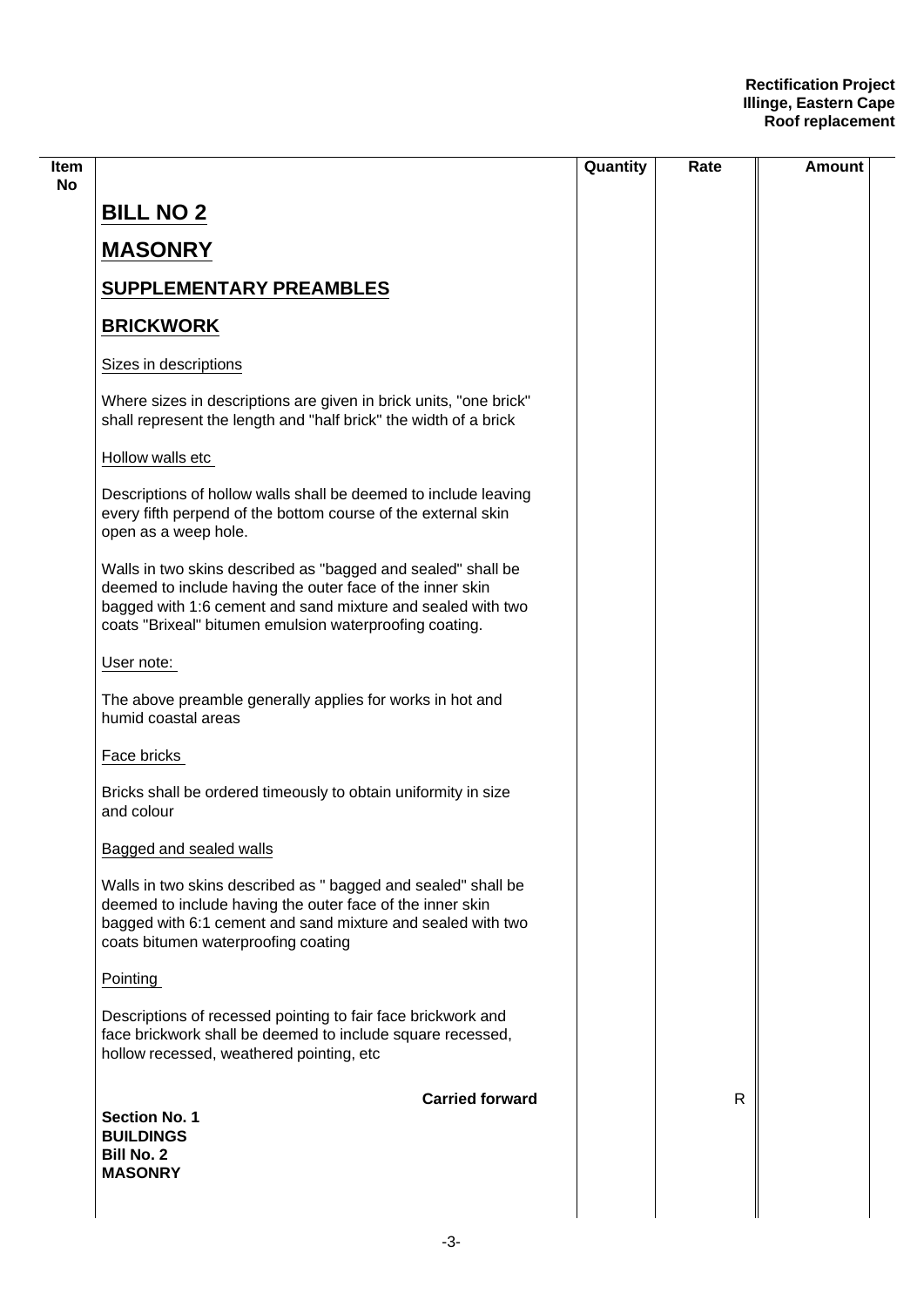|                | <b>Brought forward</b>                                                                                                            |    |    | $\mathsf R$  |  |
|----------------|-----------------------------------------------------------------------------------------------------------------------------------|----|----|--------------|--|
|                | <b>SUPERSTRUCTURE</b>                                                                                                             |    |    |              |  |
|                | Brickwork of NFX bricks (14 MPa nominal compressive<br>strength) in class I mortar                                                |    |    |              |  |
| $\mathbf{1}$   | 140mm brick walls                                                                                                                 | m2 | 14 |              |  |
| $\overline{2}$ | 140mm brick walls in beamfilling                                                                                                  | m2 | 4  |              |  |
|                | Brickwork reinforcement                                                                                                           |    |    |              |  |
| $\sqrt{3}$     | 75mm Wide reinforcement built in horizontally                                                                                     | m  | 55 |              |  |
|                | Galvanised wire ties, etc                                                                                                         |    |    |              |  |
| 4              | 4mm diameter roof tie, 2m girth bend double with one end built<br>into brickwork and the other end fixed to timber                | No | 14 |              |  |
|                |                                                                                                                                   |    |    |              |  |
|                |                                                                                                                                   |    |    |              |  |
|                |                                                                                                                                   |    |    |              |  |
|                |                                                                                                                                   |    |    |              |  |
|                |                                                                                                                                   |    |    |              |  |
|                |                                                                                                                                   |    |    |              |  |
|                |                                                                                                                                   |    |    |              |  |
|                |                                                                                                                                   |    |    |              |  |
|                |                                                                                                                                   |    |    |              |  |
|                |                                                                                                                                   |    |    |              |  |
|                |                                                                                                                                   |    |    |              |  |
|                |                                                                                                                                   |    |    |              |  |
|                |                                                                                                                                   |    |    |              |  |
|                |                                                                                                                                   |    |    |              |  |
|                | <b>Carried Forward to Sectional Summary: 1</b><br><b>Section No. 1</b><br><b>BUILDINGS</b><br><b>Bill No. 2</b><br><b>MASONRY</b> |    |    | $\mathsf{R}$ |  |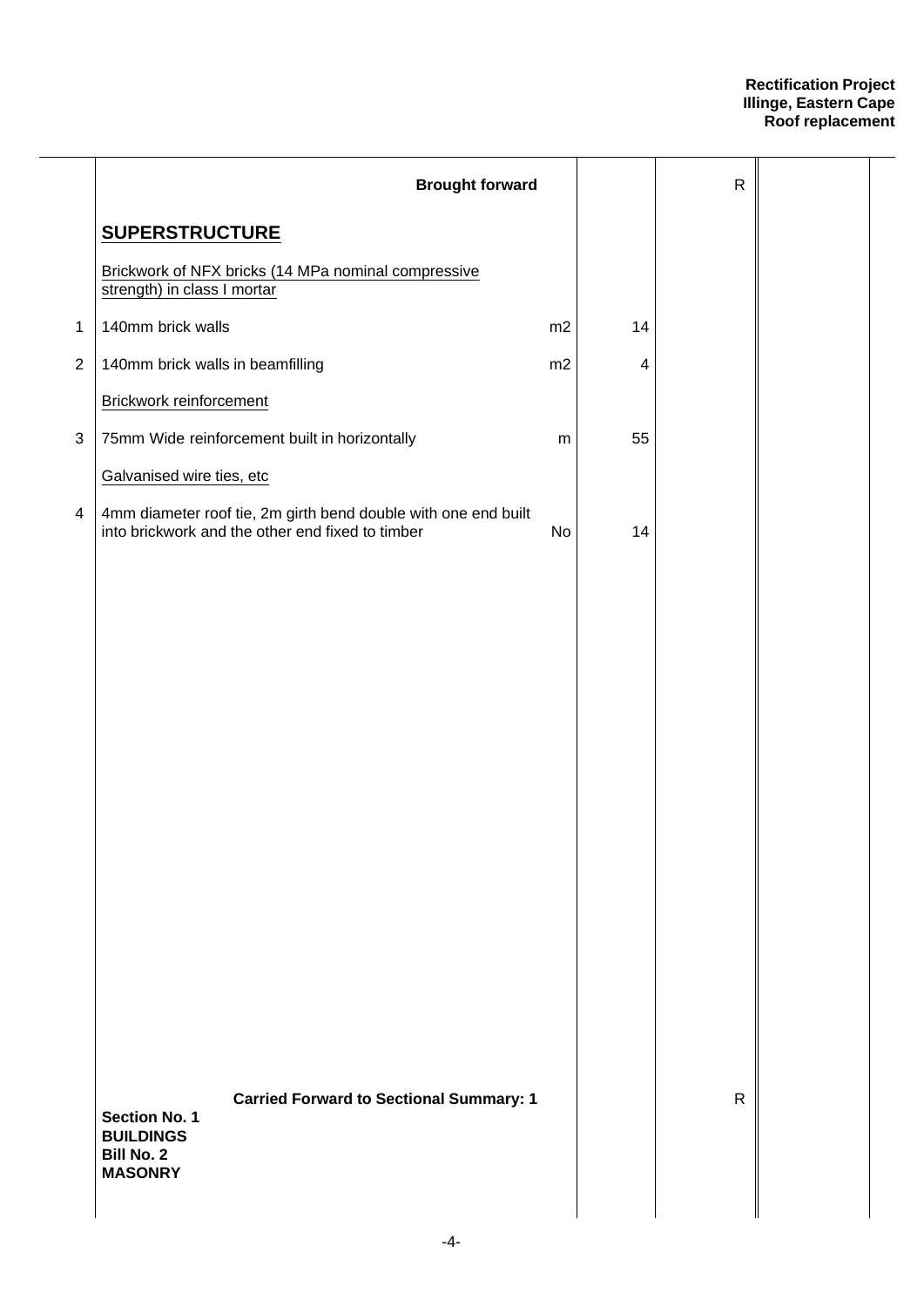| Item<br><b>No</b> |                                                                                                                                                                                                                                                   |    | Quantity | Rate         | <b>Amount</b> |
|-------------------|---------------------------------------------------------------------------------------------------------------------------------------------------------------------------------------------------------------------------------------------------|----|----------|--------------|---------------|
|                   | <b>BILL NO 3</b>                                                                                                                                                                                                                                  |    |          |              |               |
|                   | <b>ROOF COVERINGS ETC</b>                                                                                                                                                                                                                         |    |          |              |               |
|                   | <b>METAL SHEETING AND ACCESSORIES</b>                                                                                                                                                                                                             |    |          |              |               |
|                   | User note:                                                                                                                                                                                                                                        |    |          |              |               |
|                   | Supplementary preambles in connection with fixing of sheeting<br>and accessories and laps are to be inserted when the Model<br>Preambles for Trades (or other preambles not covering the<br>fixing of sheeting and accessories and laps) are used |    |          |              |               |
|                   | When the pitch of the roof is less than 9 degrees or if<br>dustproofing is required then the description of roof covering<br>"with side and end laps sealed" is to be used                                                                        |    |          |              |               |
|                   | 0.55mm Gauge IBR Chromodek roof sheeting fixed to timber<br>purlins                                                                                                                                                                               |    |          |              |               |
| 1                 | Roof covering with pitch not exceeding 25 degrees                                                                                                                                                                                                 | m2 | 45       |              |               |
| $\overline{2}$    | Ridge tiles bedded and pointed in 1:3 cement mortar                                                                                                                                                                                               | m  | 7        |              |               |
|                   |                                                                                                                                                                                                                                                   |    |          |              |               |
|                   | <b>Carried Forward to Sectional Summary: 1</b><br><b>Section No. 1</b><br><b>BUILDINGS</b><br><b>Bill No. 3</b><br><b>ROOF COVERING</b>                                                                                                           |    |          | $\mathsf{R}$ |               |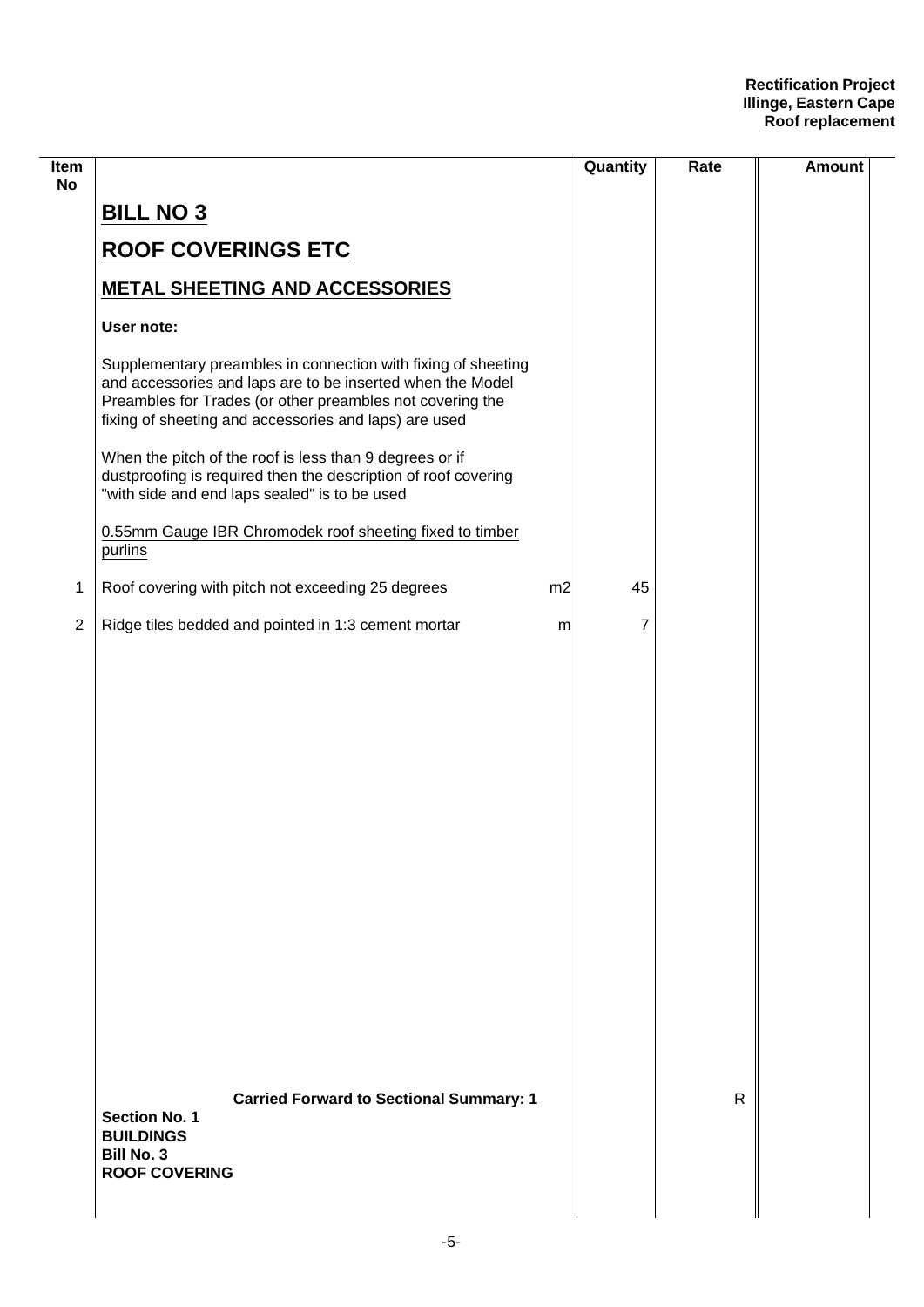|                                                                                                                                                                                                                                                                                                                                                                                                                                                                                                       | Quantity | Rate | Amount |
|-------------------------------------------------------------------------------------------------------------------------------------------------------------------------------------------------------------------------------------------------------------------------------------------------------------------------------------------------------------------------------------------------------------------------------------------------------------------------------------------------------|----------|------|--------|
| <b>BILL NO 4</b>                                                                                                                                                                                                                                                                                                                                                                                                                                                                                      |          |      |        |
| <b>CARPENTRY AND JOINERY</b>                                                                                                                                                                                                                                                                                                                                                                                                                                                                          |          |      |        |
| <b>SUPPLEMENTARY PREAMBLES</b>                                                                                                                                                                                                                                                                                                                                                                                                                                                                        |          |      |        |
| Particle board:                                                                                                                                                                                                                                                                                                                                                                                                                                                                                       |          |      |        |
| Particle board shall comply with the following specifications:                                                                                                                                                                                                                                                                                                                                                                                                                                        |          |      |        |
| a) SABS 1300 Particle board: exterior and flooring type                                                                                                                                                                                                                                                                                                                                                                                                                                               |          |      |        |
| b) SABS 1301 Particle board: interior type                                                                                                                                                                                                                                                                                                                                                                                                                                                            |          |      |        |
| Joinery:                                                                                                                                                                                                                                                                                                                                                                                                                                                                                              |          |      |        |
| Descriptions of frames shall be deemed to include frames,<br>transomes, mullions, rails, etc                                                                                                                                                                                                                                                                                                                                                                                                          |          |      |        |
| Descriptions of hardwood joinery shall be deemed to include<br>pelleting of bolt holes                                                                                                                                                                                                                                                                                                                                                                                                                |          |      |        |
| Fixing                                                                                                                                                                                                                                                                                                                                                                                                                                                                                                |          |      |        |
| Items described as "nailed" shall be deemed to be fixed with<br>hardened steel nails or shot pins to brickwork or concrete                                                                                                                                                                                                                                                                                                                                                                            |          |      |        |
| Decorative laminate finish:                                                                                                                                                                                                                                                                                                                                                                                                                                                                           |          |      |        |
| Laminate finish shall be glued under pressure. Edge strips<br>shall be butt jointed at junctions with adjacent similar finish                                                                                                                                                                                                                                                                                                                                                                         |          |      |        |
| <b>ROOFS ETC</b>                                                                                                                                                                                                                                                                                                                                                                                                                                                                                      |          |      |        |
| Plate nailed timber roof truss construction                                                                                                                                                                                                                                                                                                                                                                                                                                                           |          |      |        |
| The following is applicable in respect of roof trusses:                                                                                                                                                                                                                                                                                                                                                                                                                                               |          |      |        |
| Trusses are at maximum 900mm centres<br>Roof covering is on purlins/battens Ceilings are on 38 x 38mm<br>brandering The references given in the descriptions are to the<br>respective types of trusses detailed on the architect's drawings<br>accompanying these bills of quantities for tender purposes<br>The dimensions in the descriptions of the trusses are nominal<br>and actual measurements are to be obtained from the architect<br>and/or the site before design or fabrication commences |          |      |        |
| <b>Carried forward</b>                                                                                                                                                                                                                                                                                                                                                                                                                                                                                |          | R    |        |
| <b>Section No. 1</b><br><b>BUILDINGS</b>                                                                                                                                                                                                                                                                                                                                                                                                                                                              |          |      |        |
| <b>Bill No. 4</b><br><b>CARPENTRY AND JOINERY</b>                                                                                                                                                                                                                                                                                                                                                                                                                                                     |          |      |        |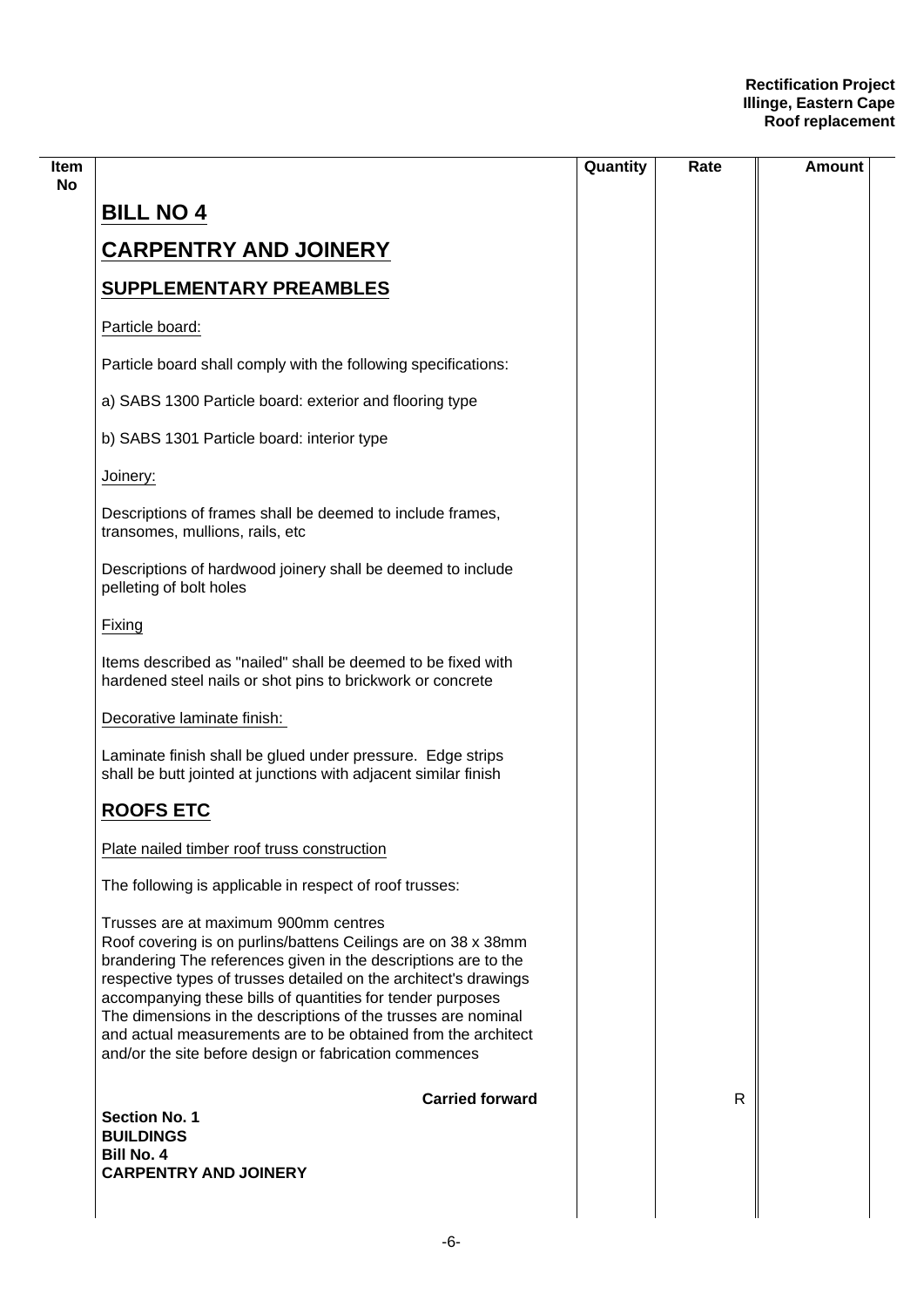|              | <b>Brought forward</b>                                                                                                                          |           |                | ${\sf R}$    |  |
|--------------|-------------------------------------------------------------------------------------------------------------------------------------------------|-----------|----------------|--------------|--|
|              | Sawn softwood                                                                                                                                   |           |                |              |  |
| 1            | 38 x 114mm Wall plates                                                                                                                          | m         | 14             |              |  |
| $\mathbf{2}$ | 50 x 76mm Purlins                                                                                                                               | m         | 41             |              |  |
| 3            | Truss type 114 x 38 x 1128mm high overall                                                                                                       | <b>No</b> | 7              |              |  |
|              | <b>EAVES, VERGES, ETC</b>                                                                                                                       |           |                |              |  |
|              | Fibre-cement fascia and barge boards                                                                                                            |           |                |              |  |
| 4            | 19 x 200mm Fascias and barge boards including galvanised<br>steel H-profile jointing strips                                                     | m         | 27             |              |  |
|              | <b>DOORS ETC</b>                                                                                                                                |           |                |              |  |
|              | Wrought meranti doors hung to cliscoeu steel door frames                                                                                        |           |                |              |  |
| $\,$ 5 $\,$  | 813 x 2032 mm high 2/4 panel door                                                                                                               | No        | $\overline{2}$ |              |  |
|              | Hollow core flush doors with standard hardboard covering on<br>both sides hung to cliscoeu steel door frames                                    |           |                |              |  |
| 6            | 40mm Door 813 x 2032mm high                                                                                                                     | No        | 3              |              |  |
|              |                                                                                                                                                 |           |                |              |  |
|              |                                                                                                                                                 |           |                |              |  |
|              |                                                                                                                                                 |           |                |              |  |
|              |                                                                                                                                                 |           |                |              |  |
|              |                                                                                                                                                 |           |                |              |  |
|              |                                                                                                                                                 |           |                |              |  |
|              |                                                                                                                                                 |           |                |              |  |
|              |                                                                                                                                                 |           |                |              |  |
|              |                                                                                                                                                 |           |                |              |  |
|              |                                                                                                                                                 |           |                |              |  |
|              | <b>Carried Forward to Sectional Summary: 1</b><br><b>Section No. 1</b><br><b>BUILDINGS</b><br><b>Bill No. 4</b><br><b>CARPENTRY AND JOINERY</b> |           |                | $\mathsf{R}$ |  |
|              |                                                                                                                                                 |           |                |              |  |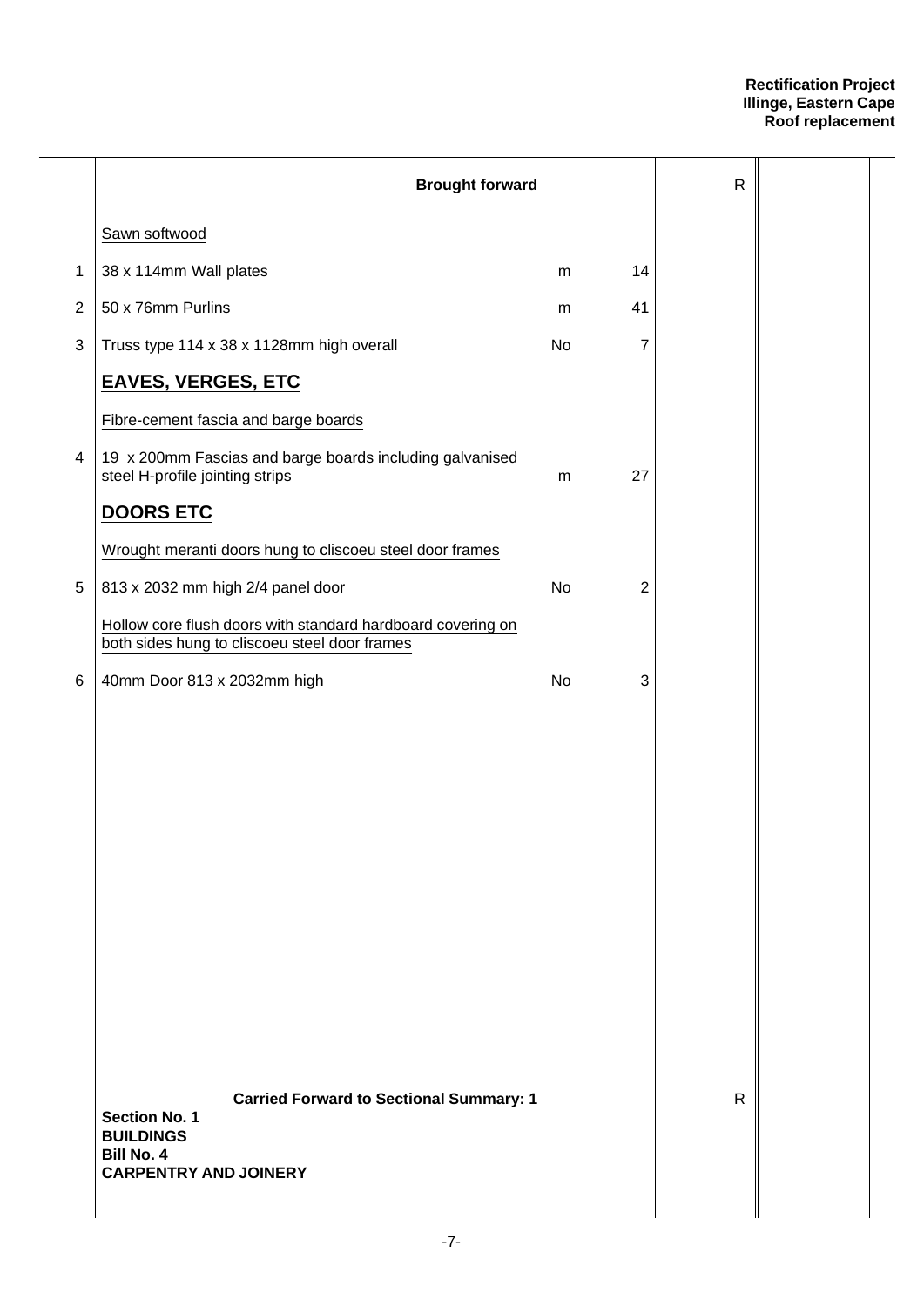| ltem<br>No     |                                                                                                                                                                                                                |                | Quantity | Rate | <b>Amount</b> |
|----------------|----------------------------------------------------------------------------------------------------------------------------------------------------------------------------------------------------------------|----------------|----------|------|---------------|
|                | <b>BILL NO 5</b>                                                                                                                                                                                               |                |          |      |               |
|                | <b>CEILINGS, PARTITIONS AND ACCESS<br/>FLOORING</b>                                                                                                                                                            |                |          |      |               |
|                | <b>SUPPLEMENTARY PREAMBLES</b>                                                                                                                                                                                 |                |          |      |               |
|                | Descriptions:                                                                                                                                                                                                  |                |          |      |               |
|                | Fixing:                                                                                                                                                                                                        |                |          |      |               |
|                | Items described as "nailed" shall be deemed to be fixed with<br>hardened steel nails or pins or shot pinned to brickwork or<br>concrete                                                                        |                |          |      |               |
|                | Items described as "plugged" shall be deemed to include<br>screwing to fibre, plastic or metal plugs at not exceeding<br>600mm centres, and where described as "bolted" the bolts<br>have been given elsewhere |                |          |      |               |
|                | Ceilings                                                                                                                                                                                                       |                |          |      |               |
|                | Unless otherwise described ceilings shall be deemed to be<br>horizontal                                                                                                                                        |                |          |      |               |
|                | <b>NAILED UP CEILINGS</b>                                                                                                                                                                                      |                |          |      |               |
|                | "Rhino" gypsum plasterboard                                                                                                                                                                                    |                |          |      |               |
| 1              | Ceilings including 38 x 38mm sawn softwood brandering at<br>450mm centres                                                                                                                                      | m <sub>2</sub> | 35       |      |               |
|                | 6mm "Everite" fibre-cement boards with 6 x 19mm wrot<br>softwood cover strips over joints                                                                                                                      |                |          |      |               |
| $\overline{2}$ | Extra over ceiling for 600 x 600mm trap door of 32 x 44mm<br>wrought softwood rebated framing with one 38 x 38mm sawn<br>softwood cross brander covered with ceiling board and fitted<br>flush in opening      | No             | 1        |      |               |
|                | "Rhino" gypsum plasterboard cornices                                                                                                                                                                           |                |          |      |               |
| 3              | 75mm Coved cornices                                                                                                                                                                                            | m              | 51       |      |               |
|                | <b>Carried forward</b><br><b>Section No. 1</b><br><b>BUILDINGS</b><br><b>Bill No. 5</b><br>CEILINGS, PARTITIONS AND ACCESS FLOORING                                                                            |                |          | R    |               |
|                |                                                                                                                                                                                                                |                |          |      |               |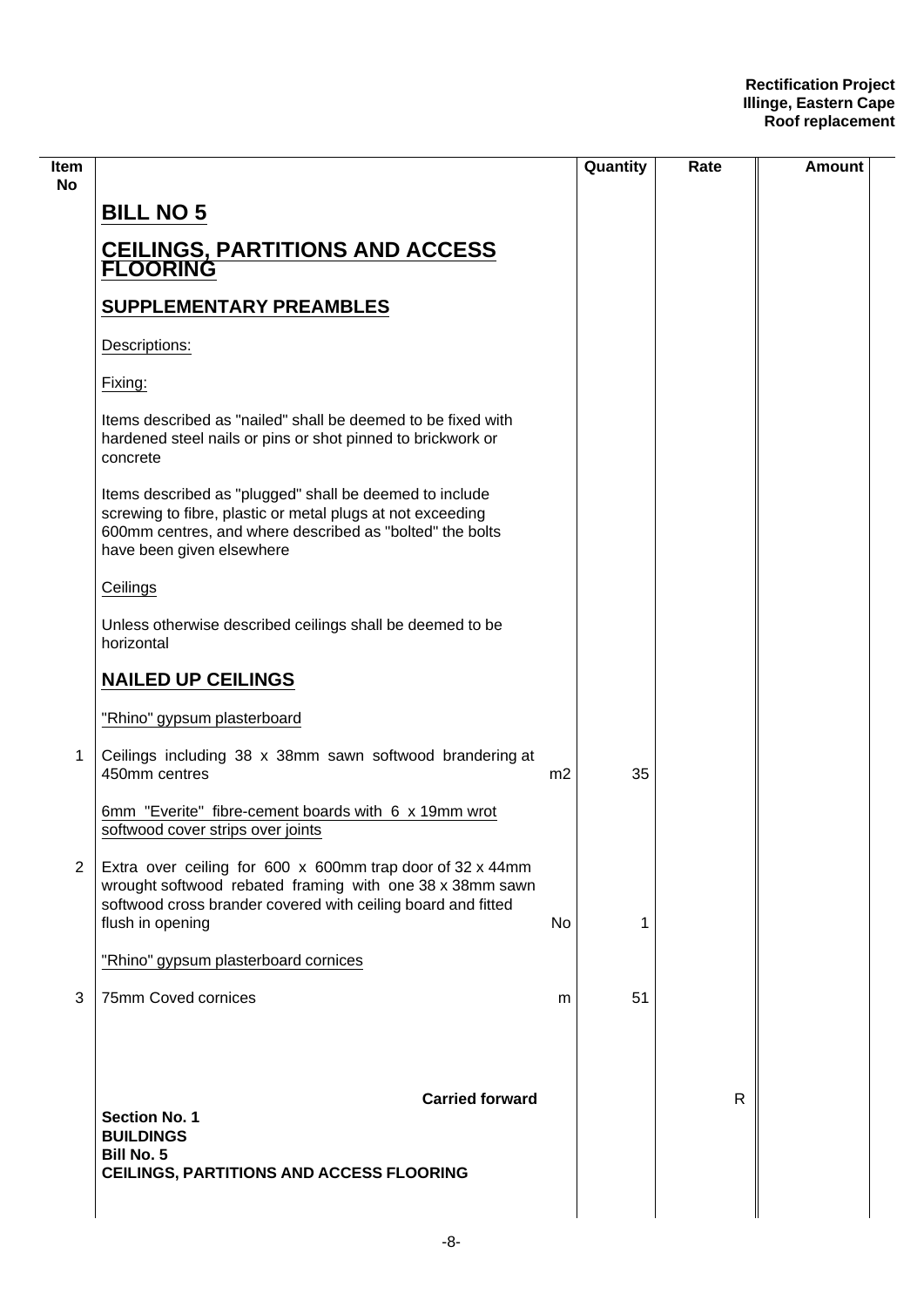|                | <b>Brought forward</b>                                                                                 |    | ${\sf R}$    |  |
|----------------|--------------------------------------------------------------------------------------------------------|----|--------------|--|
|                | "Aerolite" insulation                                                                                  |    |              |  |
| $\overline{4}$ | 40mm Insulation lapped along all edges and laid on top of<br>brandering between roof timbers etc<br>m2 | 40 |              |  |
|                |                                                                                                        |    |              |  |
|                |                                                                                                        |    |              |  |
|                |                                                                                                        |    |              |  |
|                |                                                                                                        |    |              |  |
|                |                                                                                                        |    |              |  |
|                |                                                                                                        |    |              |  |
|                |                                                                                                        |    |              |  |
|                |                                                                                                        |    |              |  |
|                |                                                                                                        |    |              |  |
|                |                                                                                                        |    |              |  |
|                |                                                                                                        |    |              |  |
|                |                                                                                                        |    |              |  |
|                |                                                                                                        |    |              |  |
|                |                                                                                                        |    |              |  |
|                |                                                                                                        |    |              |  |
|                |                                                                                                        |    |              |  |
|                | <b>Carried Forward to Sectional Summary: 1</b><br>Section No. 1<br><b>BUILDINGS</b>                    |    | $\mathsf{R}$ |  |
|                | <b>Bill No. 5</b><br><b>CEILINGS, PARTITIONS AND ACCESS FLOORING</b>                                   |    |              |  |
|                |                                                                                                        |    |              |  |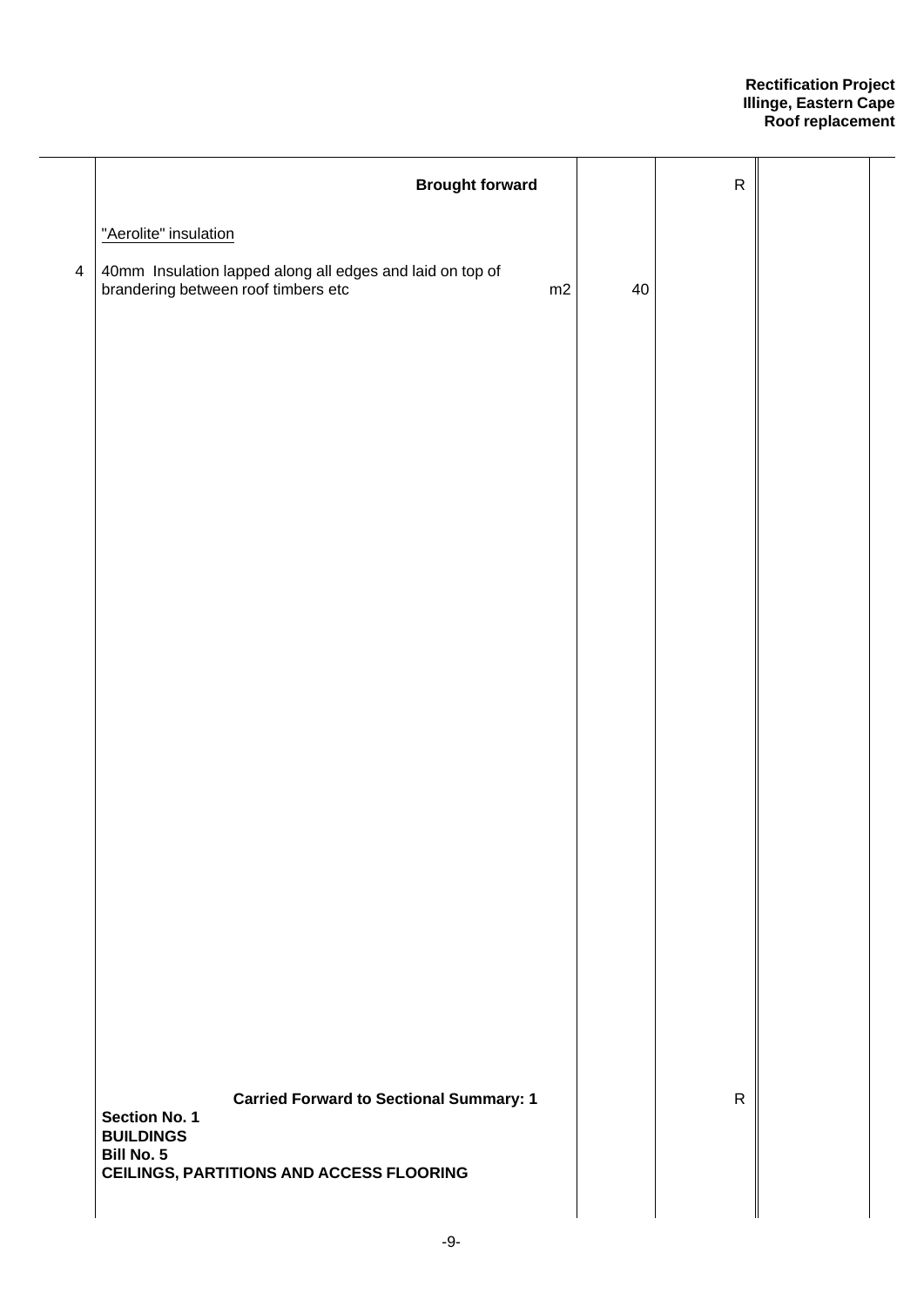| Item<br>No     |                                                 |                                                | Quantity | Rate         | <b>Amount</b> |
|----------------|-------------------------------------------------|------------------------------------------------|----------|--------------|---------------|
|                | <b>BILL NO 6</b>                                |                                                |          |              |               |
|                | <b>PLASTERING</b>                               |                                                |          |              |               |
|                | <b>INTERNAL PLASTER</b>                         |                                                |          |              |               |
| $\mathbf{1}$   | On walls                                        | m2                                             | 111      |              |               |
| $\overline{2}$ | On narrow widths                                | m2                                             | 12       |              |               |
|                |                                                 |                                                |          |              |               |
|                |                                                 |                                                |          |              |               |
|                |                                                 |                                                |          |              |               |
|                |                                                 |                                                |          |              |               |
|                |                                                 |                                                |          |              |               |
|                |                                                 |                                                |          |              |               |
|                |                                                 |                                                |          |              |               |
|                |                                                 |                                                |          |              |               |
|                |                                                 |                                                |          |              |               |
|                |                                                 |                                                |          |              |               |
|                |                                                 |                                                |          |              |               |
|                |                                                 |                                                |          |              |               |
|                |                                                 |                                                |          |              |               |
|                |                                                 |                                                |          |              |               |
|                |                                                 |                                                |          |              |               |
|                |                                                 |                                                |          |              |               |
|                |                                                 |                                                |          |              |               |
|                |                                                 |                                                |          |              |               |
|                |                                                 | <b>Carried Forward to Sectional Summary: 1</b> |          | $\mathsf{R}$ |               |
|                | Section No. 1<br><b>BUILDINGS</b><br>Bill No. 6 |                                                |          |              |               |
|                | <b>PLASTERING</b>                               |                                                |          |              |               |
|                |                                                 |                                                |          |              |               |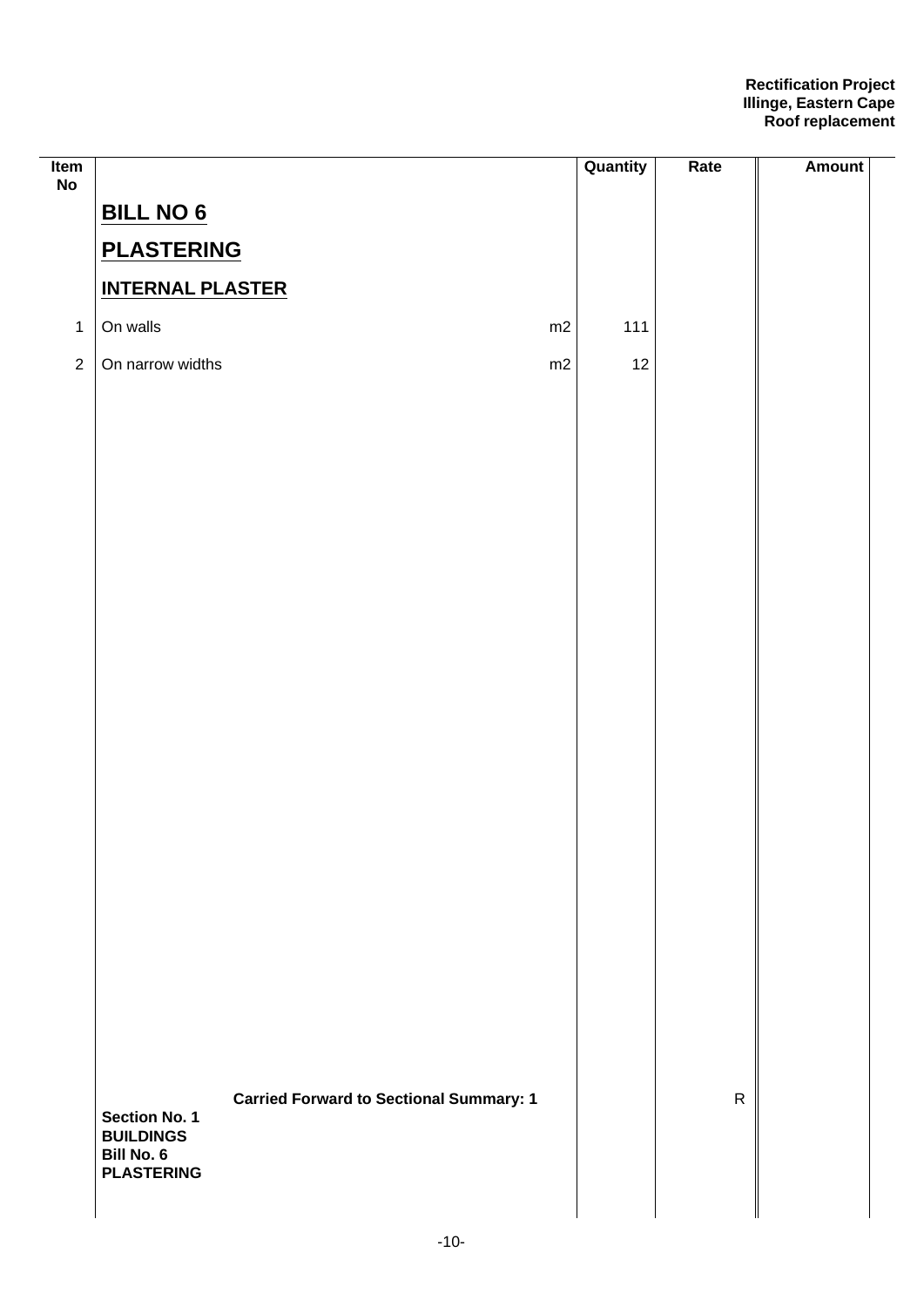| ltem<br>No     |                                                                                                                                                                                                                                                   |                | Quantity | Rate         | Amount |
|----------------|---------------------------------------------------------------------------------------------------------------------------------------------------------------------------------------------------------------------------------------------------|----------------|----------|--------------|--------|
|                | <b>BILL NO 7</b>                                                                                                                                                                                                                                  |                |          |              |        |
|                | <b>PAINTWORK</b>                                                                                                                                                                                                                                  |                |          |              |        |
|                | <b>PREPARATORY WORK TO EXISTING WORK</b>                                                                                                                                                                                                          |                |          |              |        |
|                | Previously painted plastered surfaces                                                                                                                                                                                                             |                |          |              |        |
|                | Surfaces shall be thoroughly washed down and allowed to dry<br>completely before any paint is applied. Blistered or peeling paint<br>shall be completely removed and cracks shall be opened, filled<br>with a suitable filler and finished smooth |                |          |              |        |
|                | Previously painted metal surfaces                                                                                                                                                                                                                 |                |          |              |        |
|                | Surfaces shall be thoroughly rubbed and cleaned down.<br>Blistered or peeling paint shall be completely removed down to<br>bare metal                                                                                                             |                |          |              |        |
|                | Previously painted wood surfaces                                                                                                                                                                                                                  |                |          |              |        |
|                | Surfaces shall be thoroughly cleaned down. Blistered or<br>peeling paint shall be completely removed and cracks and<br>crevices shall be primed, filled with suitable filler and finished<br>smooth                                               |                |          |              |        |
|                | <b>PAINTWORK ETC TO NEW WORK</b>                                                                                                                                                                                                                  |                |          |              |        |
|                | ON INTERNAL FLOATED PLASTER                                                                                                                                                                                                                       |                |          |              |        |
|                | One coat alkali resistant primer and two coats low odour<br>premium quality highly washable and stain resistant acrylic<br>emulsion paint for interior use                                                                                        |                |          |              |        |
| 1              | On internal walls                                                                                                                                                                                                                                 | m2             | 111      |              |        |
|                | ON PLASTER BOARD                                                                                                                                                                                                                                  |                |          |              |        |
|                | One coat alkali resistant primer and two coats low odour<br>premium quality highly washable and stain resistant acrylic<br>emulsion paint for interior use                                                                                        |                |          |              |        |
| $\overline{2}$ | On ceilings and cornices                                                                                                                                                                                                                          | m <sub>2</sub> | 39       |              |        |
|                | <b>ON FIBRE-CEMENT</b>                                                                                                                                                                                                                            |                |          |              |        |
|                | <b>Carried forward</b><br><b>Section No. 1</b><br><b>BUILDINGS</b><br><b>Bill No. 7</b><br><b>PAINTWORK</b>                                                                                                                                       |                |          | $\mathsf{R}$ |        |
|                |                                                                                                                                                                                                                                                   |                |          |              |        |

 $\overline{\phantom{0}}$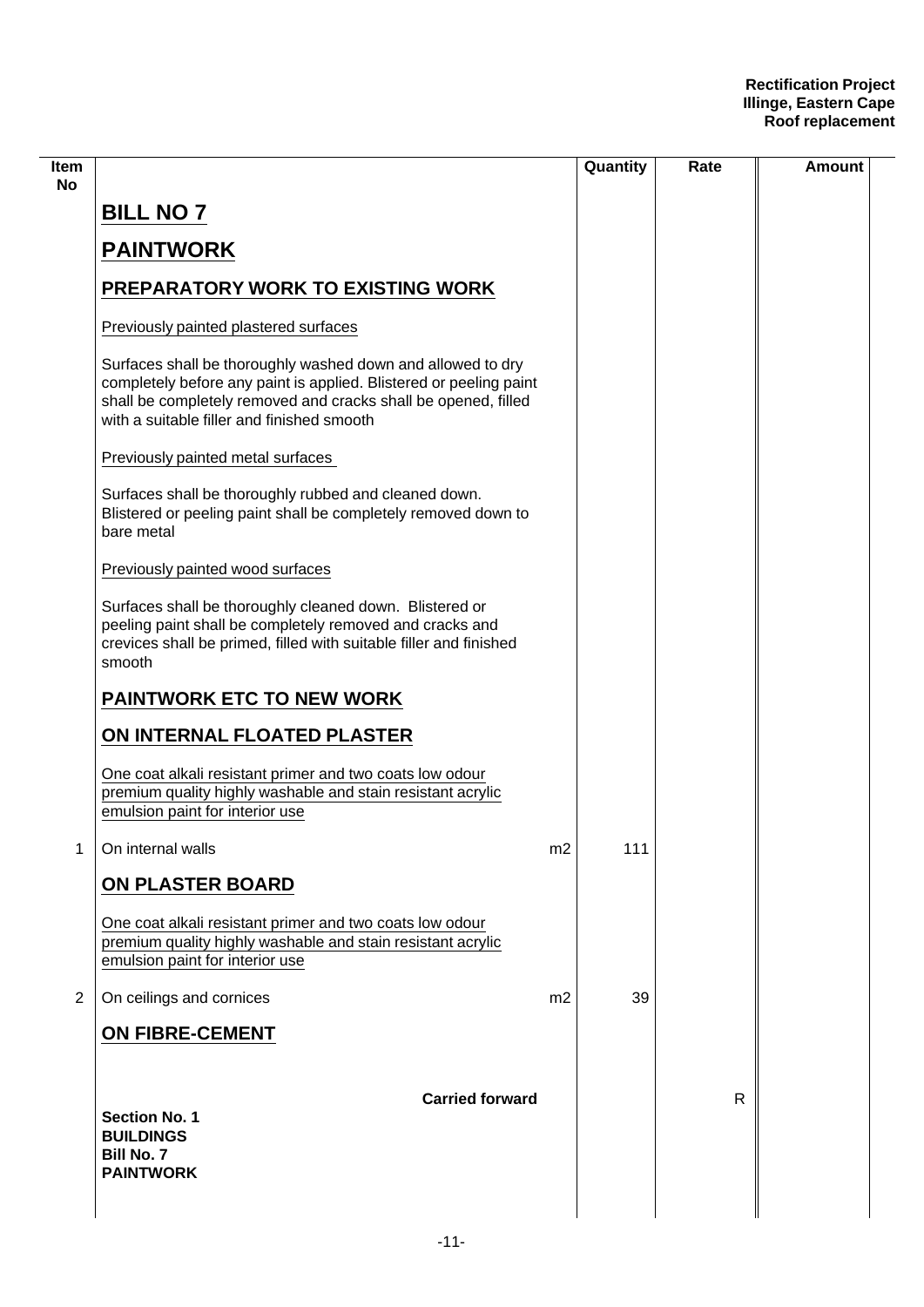|                | <b>Brought forward</b>                                                                                                                                     |    |                           | $\mathsf R$  |  |
|----------------|------------------------------------------------------------------------------------------------------------------------------------------------------------|----|---------------------------|--------------|--|
|                | One coat alkali resistant primer and two coats low odour<br>premium quality highly washable and stain resistant acrylic<br>emulsion paint for interior use |    |                           |              |  |
| $\mathfrak{B}$ | On fascias and barge boards                                                                                                                                | m2 | 12                        |              |  |
|                | <b>ON METAL</b>                                                                                                                                            |    |                           |              |  |
|                | One coat alkyd enamel paint                                                                                                                                |    |                           |              |  |
| 4              | On door frames                                                                                                                                             | m2 | $\ensuremath{\mathsf{3}}$ |              |  |
| 5              | On window frames                                                                                                                                           | m2 | 8                         |              |  |
|                | ON WOOD                                                                                                                                                    |    |                           |              |  |
|                | Two coats wood varnish                                                                                                                                     |    |                           |              |  |
| 6              | On doors                                                                                                                                                   | m2 | 7                         |              |  |
|                | One coat interior quality PVA emulsion paint on work in good<br>condition                                                                                  |    |                           |              |  |
| $\overline{7}$ | On doors                                                                                                                                                   | m2 | 10                        |              |  |
|                |                                                                                                                                                            |    |                           |              |  |
|                | <b>Carried Forward to Sectional Summary: 1</b><br><b>Section No. 1</b><br><b>BUILDINGS</b><br>Bill No. 7<br><b>PAINTWORK</b>                               |    |                           | $\mathsf{R}$ |  |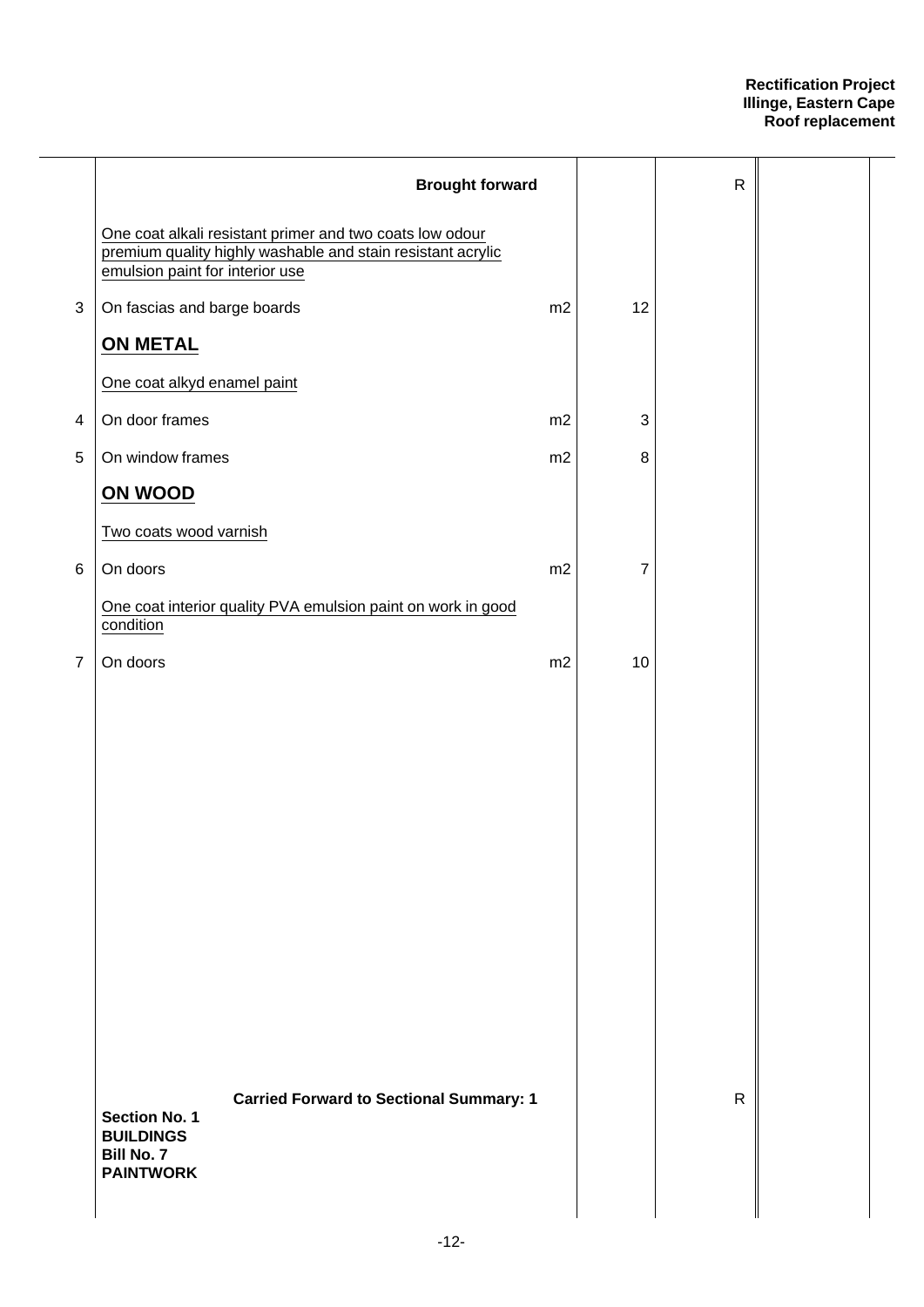| Item<br><b>No</b> |                                                                                                                                                                                                                                 | Quantity | Rate         | Amount |
|-------------------|---------------------------------------------------------------------------------------------------------------------------------------------------------------------------------------------------------------------------------|----------|--------------|--------|
|                   | <b>BILL NO 8</b>                                                                                                                                                                                                                |          |              |        |
|                   | <b>PROVISIONAL SUM</b>                                                                                                                                                                                                          |          |              |        |
|                   | <b>ELECTRICAL INSTALLATION</b>                                                                                                                                                                                                  |          |              |        |
| $\mathbf{1}$      | Provide the sum of R 6500 (Six Thousand Five Hundred rand)<br>for protection of electrical meter box during constrcution and<br>install to new building including installing electrical wiring, lights,<br>plugs, conduits, etc | Item     |              |        |
|                   | <b>ACCOMODATION OF BENEFICIARIES</b>                                                                                                                                                                                            |          |              |        |
| $\overline{2}$    | Provide the sum of R 4000.00 (Four Thousand rand) for<br>accomodation of beneficiaries                                                                                                                                          | Item     |              |        |
|                   | <b>PLUMBING</b>                                                                                                                                                                                                                 |          |              |        |
| 3                 | Provide the sum of R 8500 (Eight Thousand Five Hundred<br>rand) for internal plumbing, including sanitary wares,<br>connection, etc                                                                                             | Item     |              |        |
|                   | <b>CERTIFICATION OF COMPLETED HOUSE</b>                                                                                                                                                                                         |          |              |        |
| $\overline{4}$    | Provide the sum of R1500 (One Thousand Five Hundred rand)<br>for certification of the completed unit by a competent person                                                                                                      | Item     |              |        |
|                   |                                                                                                                                                                                                                                 |          |              |        |
|                   |                                                                                                                                                                                                                                 |          |              |        |
|                   |                                                                                                                                                                                                                                 |          |              |        |
|                   |                                                                                                                                                                                                                                 |          |              |        |
|                   |                                                                                                                                                                                                                                 |          |              |        |
|                   |                                                                                                                                                                                                                                 |          |              |        |
|                   |                                                                                                                                                                                                                                 |          |              |        |
|                   |                                                                                                                                                                                                                                 |          |              |        |
|                   |                                                                                                                                                                                                                                 |          |              |        |
|                   | <b>Carried Forward to Sectional Summary: 1</b><br><b>Section No. 1</b><br><b>BUILDINGS</b><br><b>Bill No. 8</b><br><b>PROVISIONAL SUMS</b>                                                                                      |          | $\mathsf{R}$ |        |
|                   |                                                                                                                                                                                                                                 |          |              |        |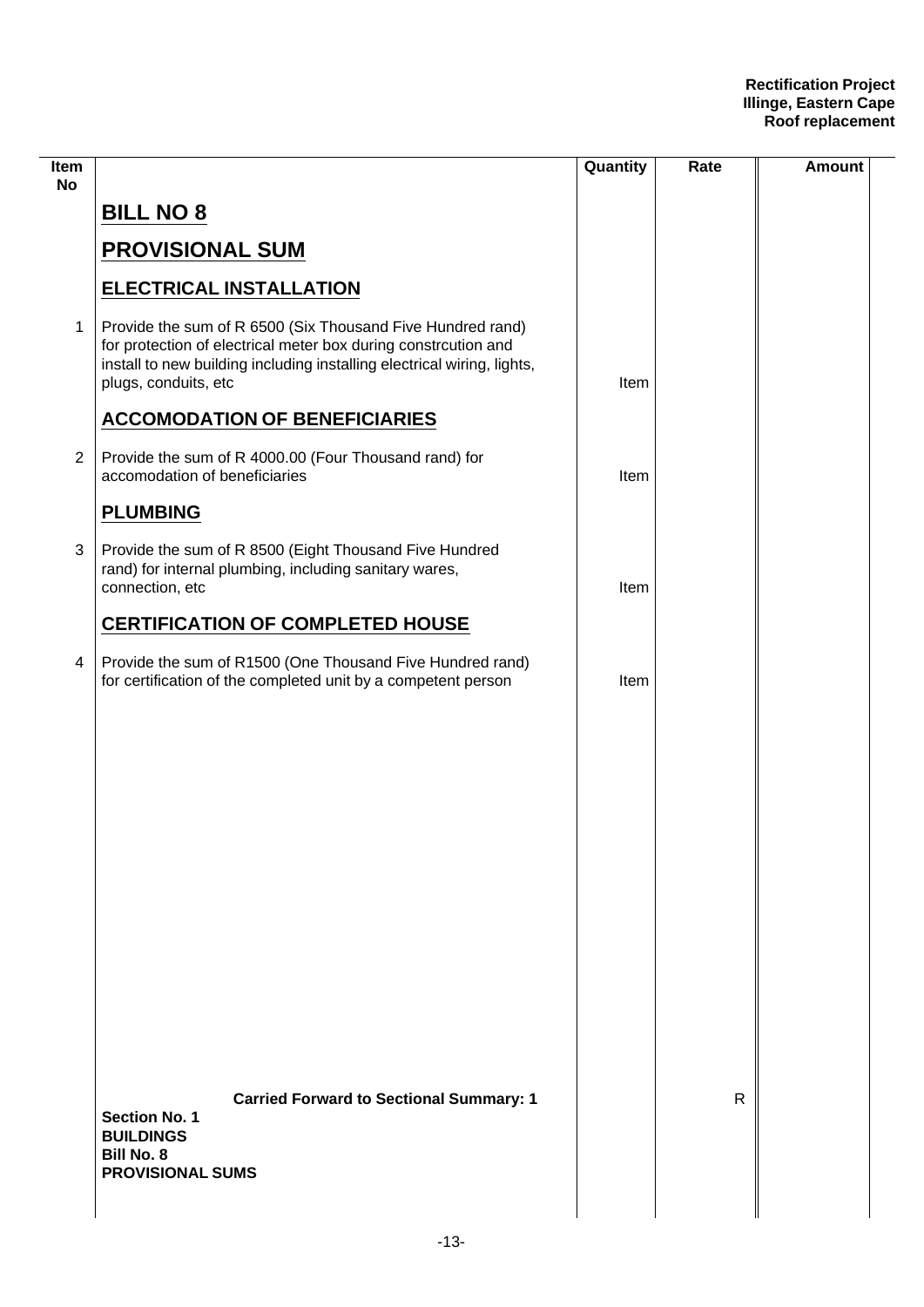|                   | <b>Section No. 1</b>                                    |                   |              |               |                      |
|-------------------|---------------------------------------------------------|-------------------|--------------|---------------|----------------------|
|                   | <b>BUILDINGS</b>                                        |                   |              |               |                      |
|                   | <b>SECTION SUMMARY - BUILDINGS</b>                      |                   |              |               |                      |
| Bill<br><b>No</b> |                                                         | Page<br><b>No</b> |              | <b>Amount</b> |                      |
| 1                 | <b>ALTERATIONS</b>                                      | $-2-$             |              |               |                      |
| $\overline{2}$    | <b>MASONRY</b>                                          |                   |              |               |                      |
| $\mathfrak{B}$    | ROOF COVERING                                           |                   |              |               |                      |
| $\overline{4}$    | CARPENTRY AND JOINERY                                   |                   |              |               |                      |
| $\sqrt{5}$        | CEILINGS, PARTITIONS AND ACCESS FLOORING                |                   |              |               | $\frac{1}{2}$        |
| 6                 | <b>PLASTERING</b>                                       |                   |              |               | $\sim$ $\sim$ $\sim$ |
| $\overline{7}$    | <b>PAINTWORK</b>                                        |                   |              |               | $\overline{a}$       |
| 8                 | PROVISIONAL SUMS                                        |                   |              |               | $\frac{1}{2}$        |
|                   |                                                         |                   |              |               |                      |
|                   |                                                         |                   |              |               |                      |
|                   |                                                         |                   |              |               |                      |
|                   |                                                         |                   |              |               |                      |
|                   |                                                         |                   |              |               |                      |
|                   |                                                         |                   |              |               |                      |
|                   |                                                         |                   |              |               |                      |
|                   |                                                         |                   |              |               |                      |
|                   |                                                         |                   |              |               |                      |
|                   |                                                         |                   |              |               |                      |
|                   |                                                         |                   |              |               |                      |
|                   |                                                         |                   |              |               |                      |
|                   |                                                         |                   |              |               |                      |
|                   | <b>Carried to Final Summary</b><br><b>Section No. 1</b> |                   | $\mathsf{R}$ |               |                      |
|                   | <b>BUILDINGS</b>                                        |                   |              |               |                      |
|                   |                                                         |                   |              |               |                      |
|                   |                                                         |                   |              |               |                      |